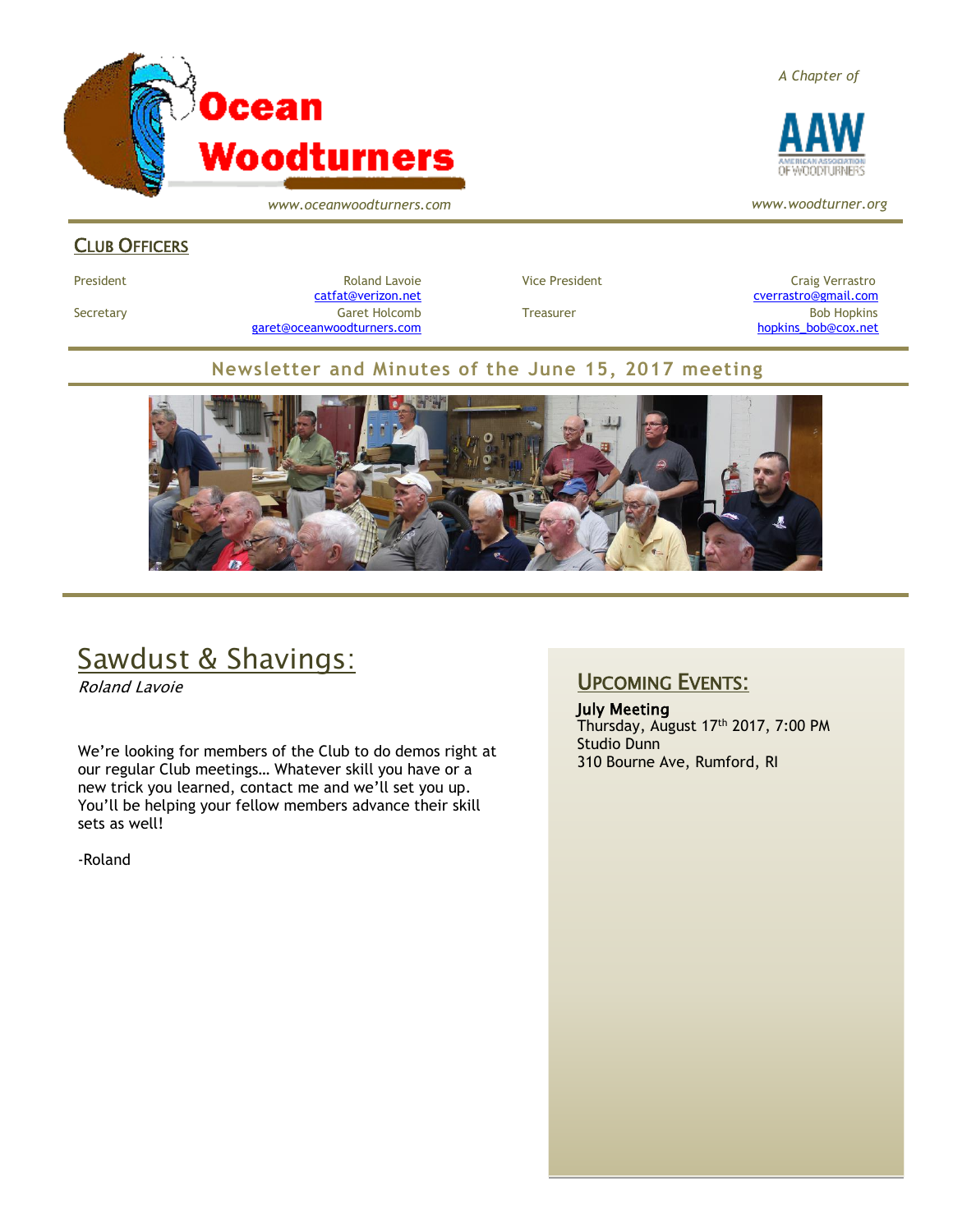# Page 2 **Detail Contract Contract Contract Contract Contract Contract Contract Contract Contract Contract Contract Contract Contract Contract Contract Contract Contract Contract Contract Contract Contract Contract Contract**

# Secretary's Notes

Garet Holcomb

If you are paying to receive the printed newsletter and are not receiving it, please let me know so I can update the print list.

# Treasurer's Report

#### Bob Hopkins

We have a balance of \$1865.63, of which \$62.49 is set aside for the camera fund. Carried from June; Bob was not present at the July meeting.

You can pay your dues directly from the website at <http://www.oceanwoodturners.com/dues.cfm>

Dues: Club dues are \$25 annually. For members who wish to have a printed Newsletter mailed to them monthly, there is an annual charge of \$5 to cover postage, payable with club dues. All payments should be mailed to: Bob Hopkins 48 Tilbury Drive, Bristol, RI 02809

# Meeting Minutes

Roland opened the meeting with 19 members and 1 guest present

Welcome Tom from Riverside, RI!

Treasurer's Report - Bob was not present at the meeting so the Treasurer's Report will follow this month

Committee Reports. All committees are looking for help from the membership. Please contact the committee chairs for more info.

| <b>Program Committee:</b>     | No report |
|-------------------------------|-----------|
| <b>Outreach Committee:</b>    | No report |
| <b>Fundraising Committee:</b> | No report |

Demos – We need Club members to do demonstrations at our monthly meetings. If you can do a demo for us, please talk to Roland as soon as possible.

For sale – We have the items for sale from Phil M. the past member who recently passed away. There will be an auction of some of these items in the near future, please stay tuned! The Club has sent a letter of thanks to Mr. Mershon's family for the generous donation.

September Meeting – Bill Smith has again generously offered his home for an OW gathering in September. More details will be available at the August meeting and on the Yahoo newsgroup.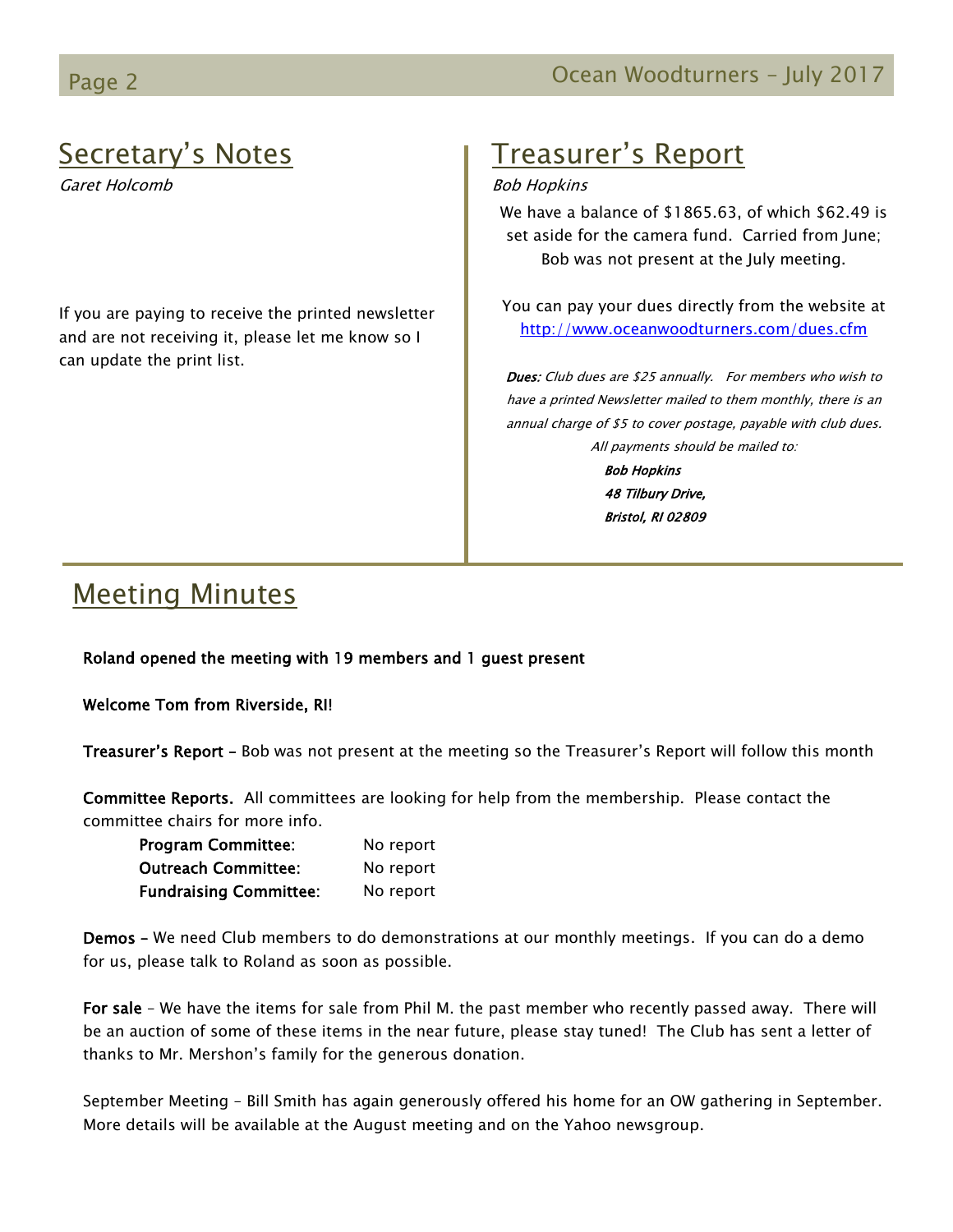# **Show and Tell**





Red Mallee Burl dish, spray lacquer finish



Alex Amoruso



Forms created with a new tangential turning technique, involving the use of a displacement cone on the top and bottom, giving this spiral effect across the body.



Several turnings from dimensional lumber, Tiger Maple, and Walnut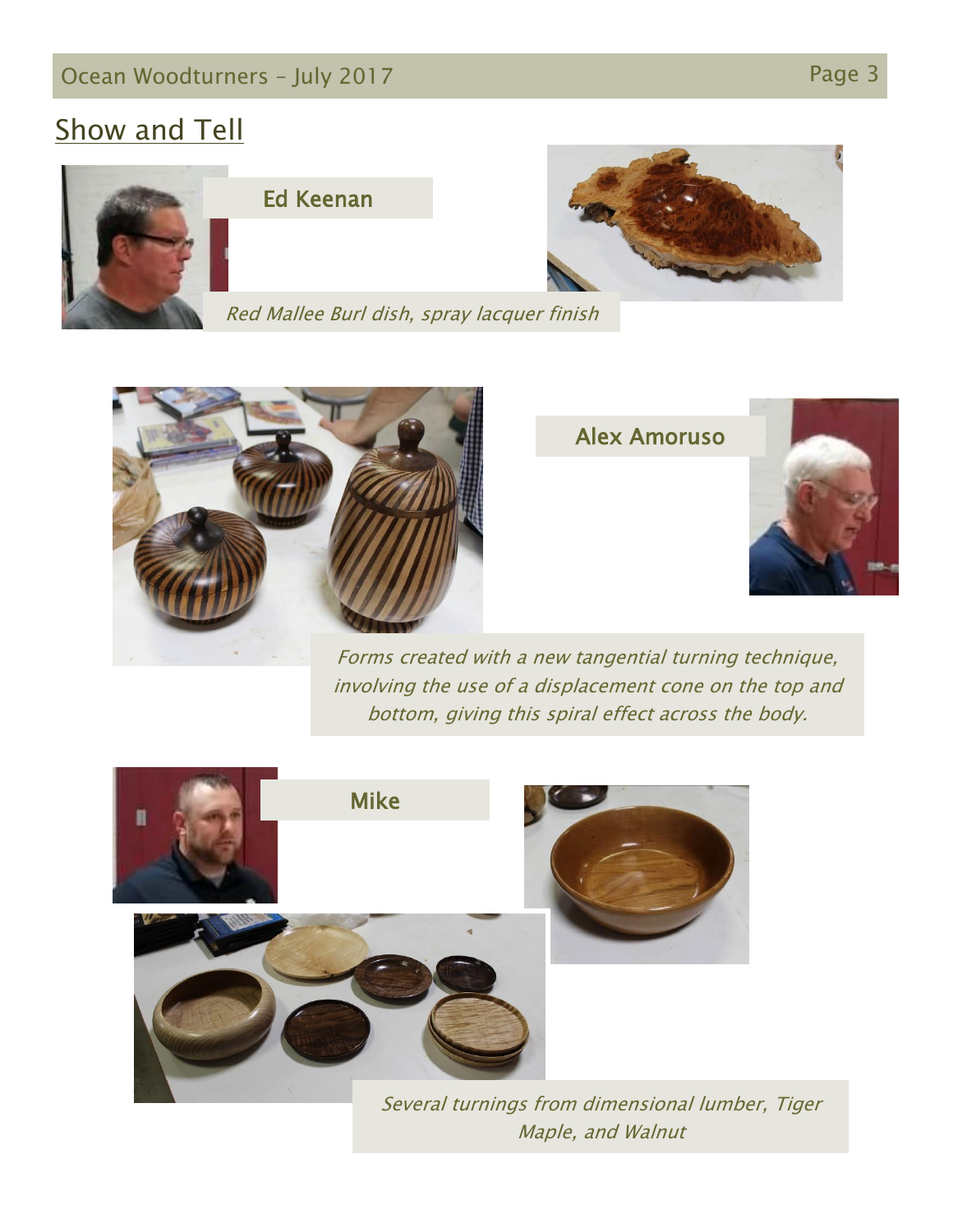# Show and Tell (Cont.)

## Paul Grenier







## Roland Lavoie



Roland developed a new technique for turning his heart dishes, which allows for more of the heart shape to be visible in the finished form.

## **FREE LATHE:**

**Studio Dunn is offering their large General lathe for free to a member of the Ocean Woodturners. If you are interested in the machine, please contact Topher at [topher@studiodunn.com](mailto:topher@studiodunn.com) or call 401-316-1142. The machine does not have a tailstock quill but seems to be in otherwise working order. This machine will not last, so call immediately if you are interested.**



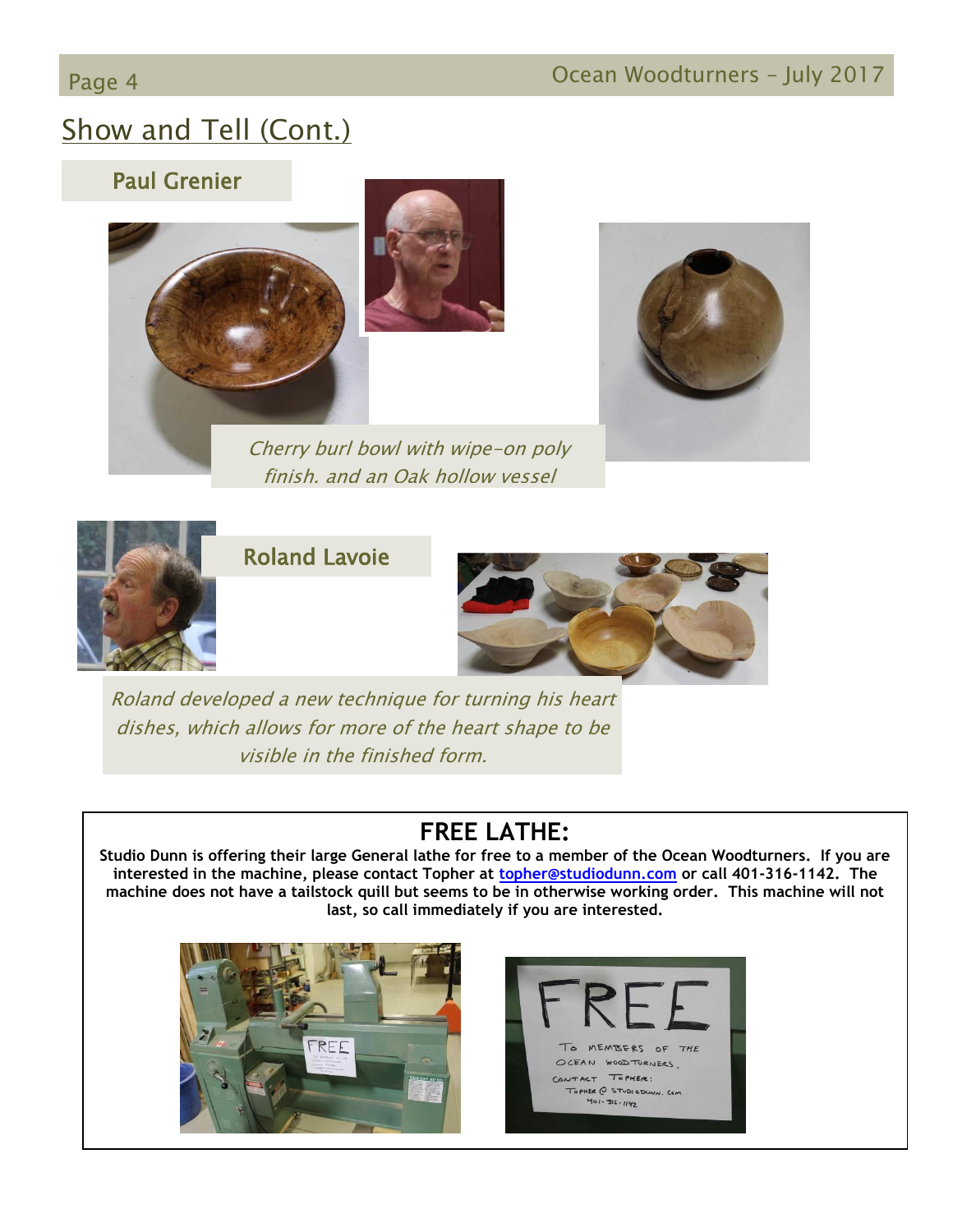# **Demonstration**



## Nigel Howe Gives and Overview of Surface Embellishment Techniques

Nigel visited us from the South Shore to share an overview of the surface embellishment techniques he uses to give his turned pieces some flair. From piercing to dyeing to airbrushing to carving, Nigels' overview covered a wide array of possibilities. For the complete Demo and descriptions, please see the video at <https://goo.gl/Cxzvn4>